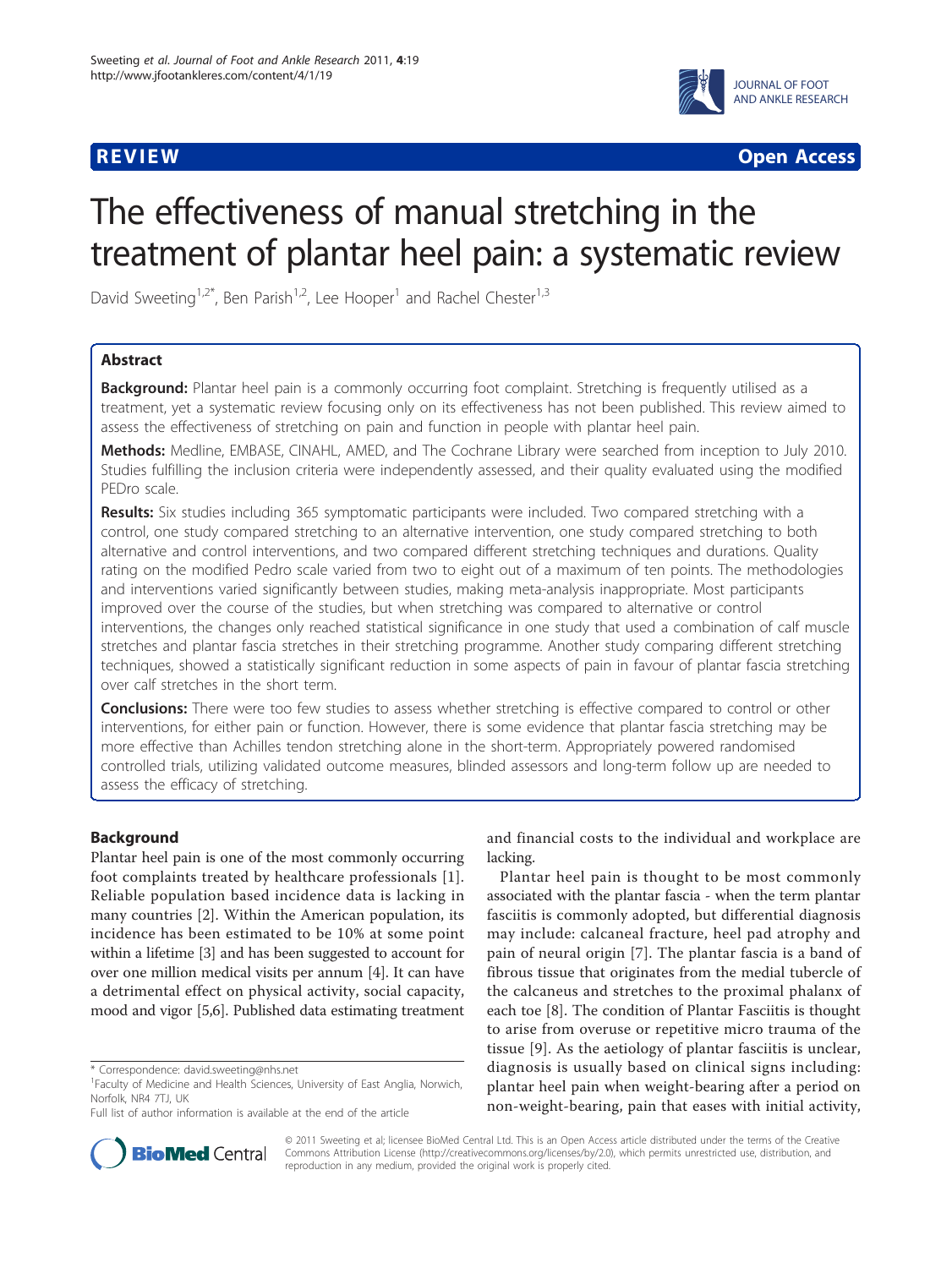but then increases with further use as the day progresses, and pain on palpation [[1](#page-11-0),[10,11](#page-11-0)].

Treatments for plantar heel pain are varied and research findings supporting their use are sometimes conflicting. Stretching is frequently utilised as a conservative treatment for plantar heel pain [\[1,12](#page-11-0)]. Systematic reviews investigating the efficacy of conservative treatments for plantar fascia have been published [[4,11](#page-11-0),[13\]](#page-11-0). However none of the reviews have focused specifically upon stretching. In addition, research investigating the effectiveness of stretching has been published since the searches were performed for these reviews. Indeed the Cochrane review [\[13\]](#page-11-0) evaluating interventions for plantar heel pain has recently been withdrawn (2010) because it is out of date. There is a need for a rigorous systematic review specifically focusing on the effectiveness of manual stretching as a treatment for plantar heel pain. The objective of this review was to evaluate the effectiveness of stretching compared with no treatment or other conservative treatments on pain and function for people with plantar heel pain. A secondary objective was to identify what type of stretching is most effective in reducing pain and increasing function.

# Methods

# Search strategy

The literature search included the following bibliographic electronic databases: Medline, EMBASE, AMED (all via Ovid), The Cochrane Library and CINAHL (via EBSCO) from inception to July 2010. The search terms used and combined for Medline are detailed in Table 1. Additional searches were undertaken via "clinicaltrials.gov" searching for unpublished trials and via the Physiotherapy Forum "interactive csp" ([http://www.interactivecsp.org.](http://www.interactivecsp.org.uk) [uk\)](http://www.interactivecsp.org.uk). Neither of these sources provided any further papers to include in the review. Five hundred and twenty seven potential titles and abstracts were identified from these sources.

# Study selection

Included studies fulfilled the following criteria: prospective controlled trial, investigating adults (over 18 years of age) with plantar heel pain, where stretching (either by the patient themselves, or applied by a therapist but not via a splint or brace) was compared to an alternative intervention or no treatment, published in English, and reporting at least one validated outcome measure, (or measurement by numerical rating scale) relating to pain or function. Studies investigating the effectiveness of stretching applied by splints or bracing, were excluded on the basis that a stretch applied by apparatus over a period of hours was considered a significantly different treatment to stretches applied by the patient themselves or a therapist for a matter of seconds. For inclusion

# Table 1 Search strategy used in Medline (Ovid) and run to July 2010

#### Database: Ovid MEDLINE(R) In-Process & Other Non-Indexed Citations and Ovid MEDLINE(R) <1950 to Present > Search Strategy<sup>.</sup>

| 1. exp Fasciitis, Plantar/<br>2. (plantar* adj5 (heel* or fasciit*)).mp.                             |
|------------------------------------------------------------------------------------------------------|
| 3. pain*.mp.                                                                                         |
| 4. 2 and 3<br>5. ((plantar* adj5 fasciit*) or (spur* syndrome* adj5 (heel* or                        |
| calcaneal*))).mp.                                                                                    |
| 6. (pain* adj3 heel*).mp.                                                                            |
| 7. 1 or 4 or 5                                                                                       |
| 8. (stretch* or conservative*).mp.                                                                   |
| 9. exp exercise movement techniques/or exp exercise therapy/or exp<br>musculoskeletal manipulations/ |
| 10.18 or 9                                                                                           |
| 11.6 and 10                                                                                          |
| 12. 7 or 11                                                                                          |
| 13. 1randomized controlled trial.pt                                                                  |
| 14. controlled clinical trial.pt                                                                     |
| 15. randomized.ab                                                                                    |
| 16. placebo.ab<br>17. drug therapy.fs                                                                |
| 18. 1randomly.ab                                                                                     |
| 19. trial.ab                                                                                         |
| 20. groups.ab                                                                                        |
| 21. randomised.ab                                                                                    |
| 22. 18 or 15 or 19 or 21 or 14 or 20 or 13 or 16 or 17                                               |
| 23. (animals not (human and animals)).sh                                                             |
| 24. 22 not 23                                                                                        |
| 25. 12 and 24                                                                                        |

This search was used as the basis of the searches developed for the other databases

within this review participants needed to either have an explicit diagnosis of plantar heel pain/fasciitis, or fulfill at least two of the following criteria: pain localised to the plantar tissues, localised pain on palpation of the plantar tissues, plantar pain on taking first steps after a period of non-weight-bearing that initially eased but then increased with further use. Both unilateral and bilateral diagnosis or clinical presentations were included. The titles and abstracts resulting from the electronic searches were roughly de-duplicated by loading them onto reference management software (Endnote X4), and then assessed independently in duplicate by two reviewers.

#### Data extraction and study quality assessment

Two reviewers independently extracted data from each included study using a data extraction form developed for this review. The completed forms were compared for accuracy and interpretation; where there was disagreement or any ambiguity, both reviewers met to reach agreement. Such disagreements were few in number, but no specific record of them was maintained. If disagreement arose and a consensus could not be reached, the plan was that any disagreement would be settled by further discussion with the third or fourth investigator who would adjudicate if necessary. No disagreements arose which could not be resolved by discussion and always involved clarity of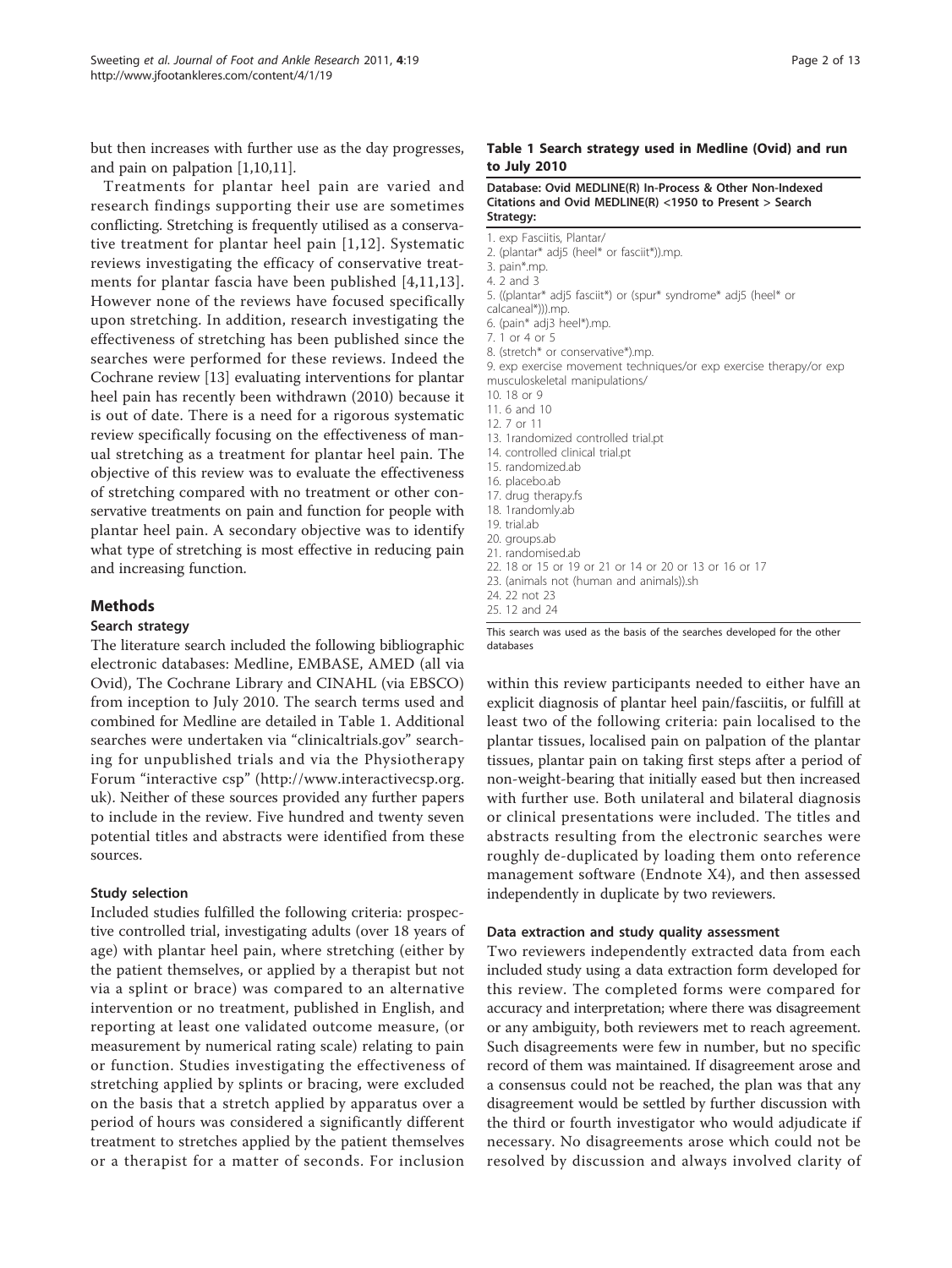<span id="page-2-0"></span>information, sometimes involving the whole team of investigators.

Methodological quality was evaluated via the PEDro (Physiotherapy Evidence-Based Database) scale, ([http://](http://www.pedro.org.au) [www.pedro.org.au\)](http://www.pedro.org.au). The exact criteria assessed are found in Table 2. Elements were only scored as "yes" where quality clearly met the specified criteria. Where criteria were not met or were unclear, a "no" was scored. Again, this was independently undertaken by two of the reviewers. If disagreement arose and a consensus could not be reached, the plan was that any disagreement would be settled by the third investigator or adjudicator. No disagreements arose which could not be resolved by discussion and always involved clarity of information.

# Analysis

Study data were tabulated. Results were assessed to see to whether grouping and meta-analysis would be appropriate. The corresponding author of the three studies which did not provide sufficient data in the text (mean difference between pre and post treatment and standard deviation for each group) [[14,17,18](#page-11-0)] were contacted by email requesting further details. One reply was received [[14\]](#page-11-0) but standard deviations were not available.

# Results

Assessment of the 527 titles and abstracts resulting from the searches resulted in exclusion of 495. See PRISMA (Preferred Reporting Items for Systematic Reviews and Meta-Analyses) flow diagram in Figure [1.](#page-3-0) The remaining 32 were obtained and the full text assessed for inclusion. Twenty-six papers were rejected, as they did not fit the

required criteria. A total of six articles were therefore included in this systematic review [[14,15,17-20\]](#page-11-0).

# Study characteristics

Five of the six studies utilised a randomised parallel-group design, one of which is described as a pilot study [[20\]](#page-11-0) and one study [[18\]](#page-11-0) used a "single-blind crossover design". A summary of study and participant characteristics including their clinical signs and symptoms is provided in Table [3](#page-4-0). Study quality assessment is summarised in Table 2, and follow up, compliance and details of harmful effects in Table [4.](#page-5-0) A summary of stretching interventions is provided in Table [5.](#page-5-0)

A total of 365 symptomatic participants, 140 males and 225 females, were included in this review (of whom 269 were allocated to stretching). All studies stated their subject's age, which ranged from twenty-three [[15](#page-11-0)] to sixty-six years [[18\]](#page-11-0), mean age in any one intervention group ranged from 34 years [[17\]](#page-11-0) to 51 [[19\]](#page-11-0). Four studies recruited participants using methods of convenience such as during scheduled visits to an orthopaedic clinic [[14](#page-11-0)], fliers and advertisements [\[17](#page-11-0),[19\]](#page-11-0). Two studies did not provide details of recruitment [\[15](#page-11-0),[20\]](#page-11-0). The studies varied in duration of follow up from one week [[17](#page-11-0)] to four months [\[14\]](#page-11-0).

The interventions and comparisons are summarised in Table [5](#page-5-0). A variety of stretching techniques were applied in the six studies, with five including tendo Achilles/calf muscle stretches [[14,15,17,19](#page-11-0),[20](#page-11-0)]. Three papers also included a stretch applied to the plantar fascia, by the patient [[15,20](#page-11-0)] or the therapist [[17\]](#page-11-0). Wynne et al [[18](#page-11-0)] investigated the effectiveness of stretches applied by a

Table 2 Results for the modified PEDro rating scale of methodological quality (Item one has been removed from the total score)

| The PEDro Scale                                                                                                                                                                                                                 | <b>DiGiovanni</b><br>et al<br>$[15]$ | <b>Hyland</b><br>et al<br>$[17]$ | Porter<br>et al<br>$[14]$ | Radford<br>et al<br>$[19]$ | <b>Sharma</b><br>et al<br>$[20]$ | Wynne<br>et al<br>$[18]$ |
|---------------------------------------------------------------------------------------------------------------------------------------------------------------------------------------------------------------------------------|--------------------------------------|----------------------------------|---------------------------|----------------------------|----------------------------------|--------------------------|
| 1) Eligibility criteria were specified                                                                                                                                                                                          | <b>YES</b>                           | <b>YES</b>                       | <b>YES</b>                | YES                        | <b>YES</b>                       | YES                      |
| 2) Subjects were randomly allocated to groups (in a crossover study, subjects were<br>randomly allocated an order in which treatments were received)                                                                            | YES                                  | <b>YES</b>                       | <b>YES</b>                | <b>YES</b>                 | <b>YES</b>                       | <b>NO</b>                |
| 3) Allocation was concealed                                                                                                                                                                                                     | YES                                  | NO.                              | <b>NO</b>                 | YES                        | NO.                              | NO.                      |
| 4) The groups were similar at baseline regarding the most important prognostic<br>indicators                                                                                                                                    | NO.                                  | <b>YES</b>                       | <b>YES</b>                | YES                        | <b>YES</b>                       | <b>NO</b>                |
| 5) There was blinding of all subjects                                                                                                                                                                                           | NO.                                  | NO.                              | <b>NO</b>                 | YES                        | NO.                              | <b>NO</b>                |
| 6) There was blinding of all therapists who administered the therapy                                                                                                                                                            | NO.                                  | NO.                              | <b>NO</b>                 | NO.                        | NO.                              | NO                       |
| 7) There was blinding of all assessors who measured at least one key outcome                                                                                                                                                    | NO.                                  | NO.                              | <b>NO</b>                 | NO.                        | <b>YES</b>                       | <b>NO</b>                |
| 9) All subjects for whom outcome measures were available received the treatment<br>or control condition as allocated or, where this was not the case, data for at least<br>one key outcome was analysed by "intention to treat" | NO.                                  | NO.                              | <b>NO</b>                 | YES                        | NO.                              | <b>NO</b>                |
| 10) The results of between-group statistical comparisons are reported for at least<br>one key outcome                                                                                                                           | YES                                  | <b>YES</b>                       | <b>YES</b>                | YES                        | <b>YES</b>                       | <b>YES</b>               |
| 11) The study provides both point measures and measures of variability for at least<br>one key outcome                                                                                                                          | YES                                  | <b>YES</b>                       | <b>YES</b>                | <b>YES</b>                 | <b>YES</b>                       | <b>NO</b>                |
| TOTAL SCORE OUT OF 10 (question 1, not included in total score)                                                                                                                                                                 | 4                                    | 5                                | 4                         | 8                          | 5                                | 2                        |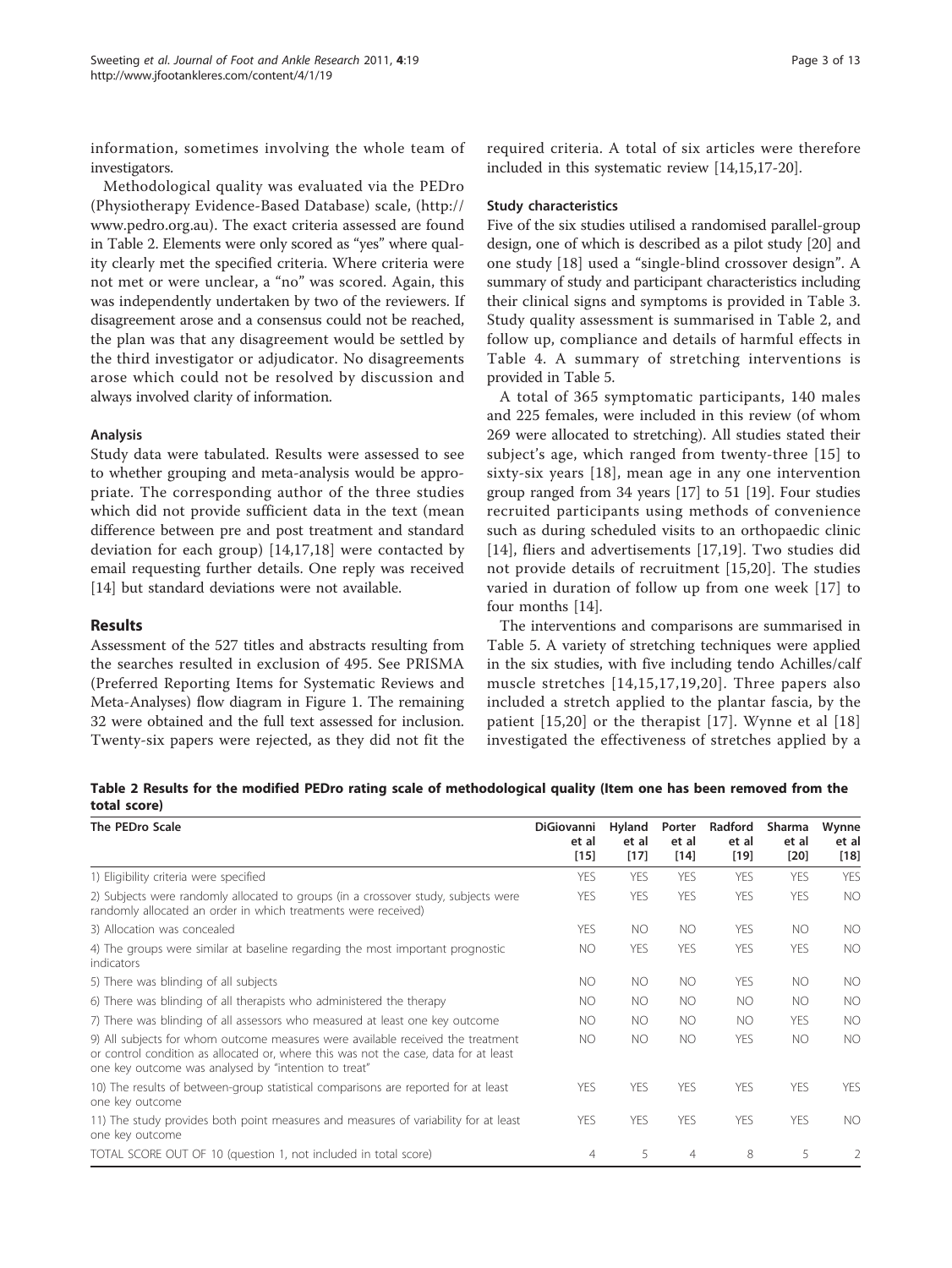<span id="page-3-0"></span>

therapist to the foot and calf. The precise selection of stretch used by Wynne et al [[18\]](#page-11-0), varied from one participant to another based upon the degree of relief it provided to points of local tenderness.

The duration and frequency of stretches varied widely between the studies. Stretching programmes were compared to a range of alternatives including: different stretching techniques, [[14,15\]](#page-11-0), calcaneal taping [\[17](#page-11-0)], bracing [\[20\]](#page-11-0), sham ultrasound [[19](#page-11-0)], sham anti-inflammatory tablets [[18](#page-11-0)] and no treatment [\[17](#page-11-0)]. The therapist applied stretches directly to the participants in two studies [[17](#page-11-0),[18\]](#page-11-0), while other studies participants were asked to carry out stretches themselves as part of a home exercise programme [[14](#page-11-0),[15](#page-11-0),[19,20](#page-11-0)].

Five of the studies measured functional ability using a variety of validated measurement tools; these included the patient specific functional scale [\[17](#page-11-0)[,21](#page-12-0)], American Academy of Orthopaedic Surgeon's Lower Limb Core Module,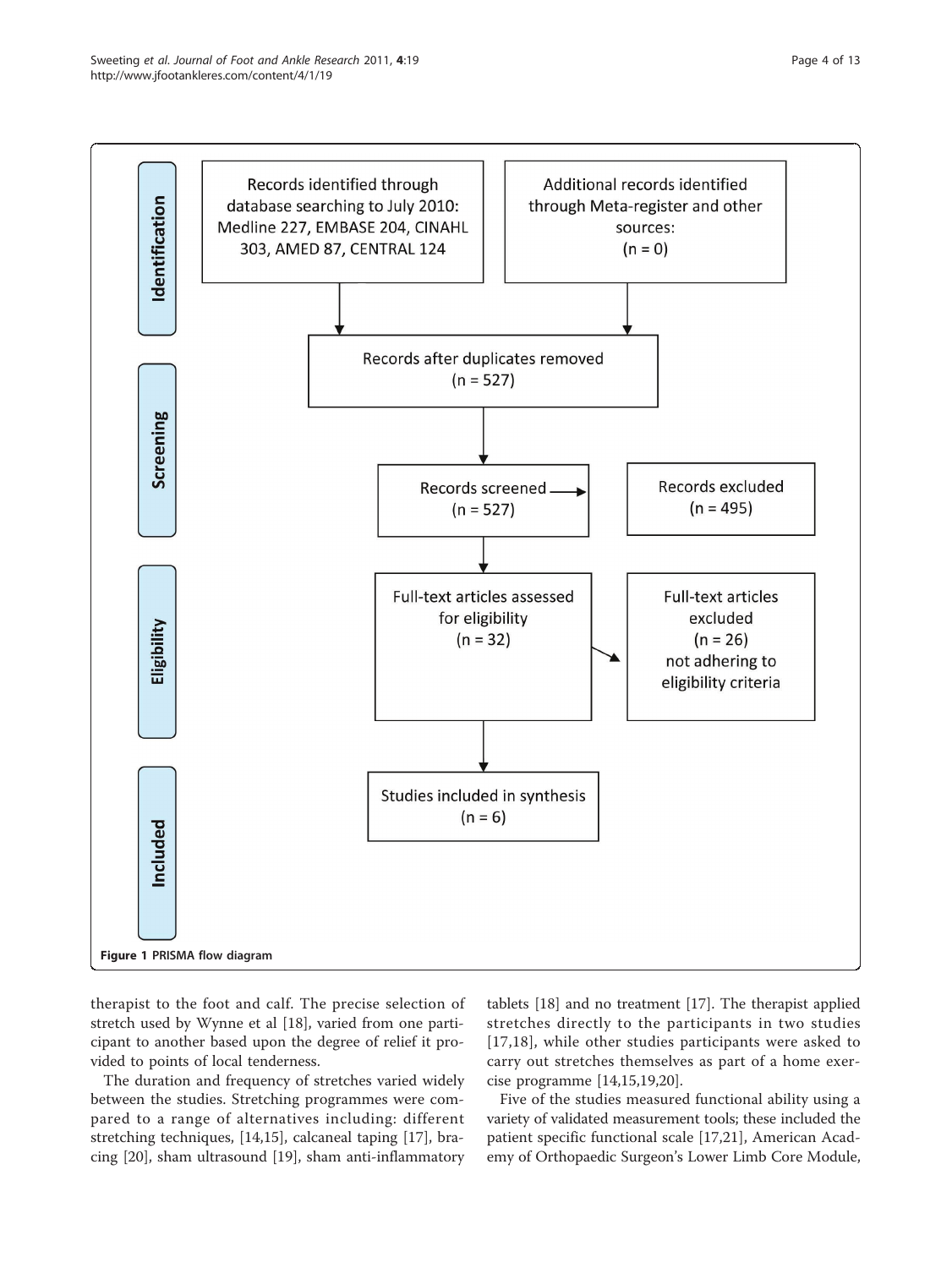#### <span id="page-4-0"></span>Table 3 Summary of study characteristics

|                                                                                                                    | DiGiovani et al<br>$[15]$                                                                                                                     | Hyland et al<br>$[17]$                                                                                                                          | Porter et al<br>$[14]$                                                                                                                                                   | Radford et al<br>$[19]$                                                                                                        | Sharma and<br>Loudon<br>$[20]$                                                                                                             | Wynne et al<br>$[18]$                                                                                                              |
|--------------------------------------------------------------------------------------------------------------------|-----------------------------------------------------------------------------------------------------------------------------------------------|-------------------------------------------------------------------------------------------------------------------------------------------------|--------------------------------------------------------------------------------------------------------------------------------------------------------------------------|--------------------------------------------------------------------------------------------------------------------------------|--------------------------------------------------------------------------------------------------------------------------------------------|------------------------------------------------------------------------------------------------------------------------------------|
| Recruitment                                                                                                        | Patients with plantar<br>fasciitis not<br>responsive to<br>previous conservative<br>treatment                                                 | General<br>Practitioner's<br>surgeries and<br>local gyms                                                                                        | Orthopaedic<br>clinic                                                                                                                                                    | (newspaper<br>adverts)                                                                                                         | Local community Local community<br>and university                                                                                          | Local<br>community &<br>physician<br>referrals                                                                                     |
| Clinical signs and symptoms                                                                                        | Maximal pain on<br>palpation of plantar<br>fascia origin.<br>Diagnosis of plantar<br>fasciitis by a Physician                                 | Pain $> 3/10$ on<br>initial<br>weightbearing.<br>Pain localised at<br>the plantar heel                                                          | Pain localised at<br>the plantar heel.<br>Pain at worst on<br>initial weight-<br>bearing                                                                                 | Pain localised at<br>the plantar heel.<br>Pain at worst on<br>initial weight-<br>bearing                                       | Diagnosis of<br>plantar fasciitis<br>by a Physician                                                                                        | Diagnosis of<br>plantar fasciitis                                                                                                  |
| Sample size for each group                                                                                         | A: plantar fascia<br>stretch (non<br>weightbearing) $n =$<br>51<br>B: tendo Achilles<br>stretch<br>(weightbearing) $n =$<br>50                | weightbearing),<br>$n = 10$<br>B: Calcaneal<br>taping $n = 11$<br>C: No treatment<br>(control) $n = 10$ ,<br>D: Sham tape<br>(Control) $n = 10$ | A: Stretch (non A: tendo Achilles<br>sustained.<br>stretch<br>(weightbearing)<br>$n = 54$<br>B: tendo Achilles<br>intermittent<br>stretch<br>(weightbearing)<br>$n = 40$ | A: Calf muscle<br>stretch and sham<br>ultrasound<br>(weightbearing) n<br>$= 46$<br>B: Sham<br>ultrasound<br>(Control) $n = 46$ | A: Stretching<br>exercises (plantar<br>fascia and tendo<br>Achilles) $n = 8$<br>B: static<br>progressive<br>stretch ankle<br>brace $n = 9$ | A: Counterstrain<br>(non<br>weightbearing)<br>$n = 10$<br>B: Placebo non-<br>steroidal anti-<br>inflammatory<br>(Control) $n = 10$ |
| Mean age (SD, range) in years                                                                                      | A: 44.6 (23-60)<br>B 47.1 (31-60)                                                                                                             | A 34.1(5.9),<br>B 45.5 (12.0), C<br>40.4 (9.4), D<br>37.6 (10.1)                                                                                | A 45.4 (11.1)<br>B 45.9 (12.1)                                                                                                                                           | A 50.7 (11.8)<br>B 50.1 (11.0)                                                                                                 | A 40.3 (7.0)<br>B 44.2 (11.3)                                                                                                              | Mean not<br>documented<br>$(20-66)$                                                                                                |
| Symptom duration. Number<br>of subjects and mean<br>duration or range and<br>percentage if unavailable<br>(months) | A: 20 (10-12), 4 (13-<br>18), 1 (19-24), 9 (25-<br>$36$ , 12 $(>36)$ .<br>B: 5 (10-12), 15 (13-<br>18), 8 (19-24), 3 (25-<br>$36$ , 5 $(>36)$ | Not<br>documented                                                                                                                               | A: $54\% > 6$<br>B: $(53%) > 6$                                                                                                                                          | A Median 13 (4-<br>610)<br>B Median 13 (3-<br>121)                                                                             | A 9.2 (7.7)<br>B 12.2 (6.4)                                                                                                                | Not<br>documented                                                                                                                  |
| Previous conservative<br>treatment n (%)                                                                           | Not documented                                                                                                                                | Not<br>documented                                                                                                                               | A 19 (35), B 17<br>(43)                                                                                                                                                  | Not documented                                                                                                                 | "Most"                                                                                                                                     | Not<br>documented                                                                                                                  |
| Body Mass Index Mean (SD)                                                                                          | A 28.2,<br>B 28.4                                                                                                                             | A 26.3 (3.8),<br>B 24.8 (4.4), C<br>25.4 (4.3), D<br>23.6(1.7)                                                                                  | A 27.7 (5.8)<br>B 29.2 (5.6)                                                                                                                                             | A: 31.6 (5.8)<br>B: 32.1 (6.5)                                                                                                 | Not documented                                                                                                                             | Not<br>documented                                                                                                                  |
| Hours standing per day Mean<br>(SD)                                                                                | A: 6,<br>B: 5.4                                                                                                                               | Not<br>documented                                                                                                                               | Not<br>documented                                                                                                                                                        | A: $7.5$ (5.5),<br>B: 9.1 (3.7)                                                                                                | Not documented                                                                                                                             | Not<br>documented                                                                                                                  |

Abbreviations: SD = standard deviation. Letters A, B, etc refer to group allocation.

Foot and Ankle Module Questionnaire [\[14,20](#page-11-0)[,22](#page-12-0)] the Foot Health Status Questionnaire [[19](#page-11-0)[,23\]](#page-12-0) and the Foot Function Index [[15](#page-11-0),[24\]](#page-12-0). Five studies measure pain as an outcome; two [\[17,19](#page-11-0)] using a visual analogue scale, demonstrated to be both valid and reliable [[25\]](#page-12-0). Two studies used the pain subscale of their functional score [[15,20](#page-11-0)], and one [\[14\]](#page-11-0) did not clearly state how pain was measured; they appear to have extracted questions related to pain from the Foot and Ankle Module Questionnaire. Rather than divide the outcome into pain or function, Wynne et al [[18](#page-11-0)] stated "symptom severity" as a combined score relative to pain, soreness, stiffness and mobility.

# Study quality

The results of the PEDro rating are shown in Table [2](#page-2-0). The quality of the studies as determined via the PEDro rating scale ranged from two to eight out of a possible

score of ten. Four of the six studies did not document that an intention to treat analysis was used, with three of these studies [[14,15](#page-11-0),[20](#page-11-0)], not including at least one key outcome measure from at least 85% of participants allocated to each group.

A total of 296 participants were included in the final analyses, with attrition rates from 0% at 2 weeks [[19\]](#page-11-0) to 24% at 12 weeks [[20](#page-11-0)]. Larger losses to follow up were noted in studies of longer duration [[14,20](#page-11-0)]. One study reported that there was no loss to follow up [\[19\]](#page-11-0). All the other five studies provided numbers for participants lost to follow up, but only two provided reasons [\[14,18](#page-11-0)]. Details of numbers lost to follow up are provided in Table [4.](#page-5-0)

Compliance with treatment regimes was only reported in detail by Porter et al [[14\]](#page-11-0) whose sustained stretching group completed 74.5% of their stretches compared to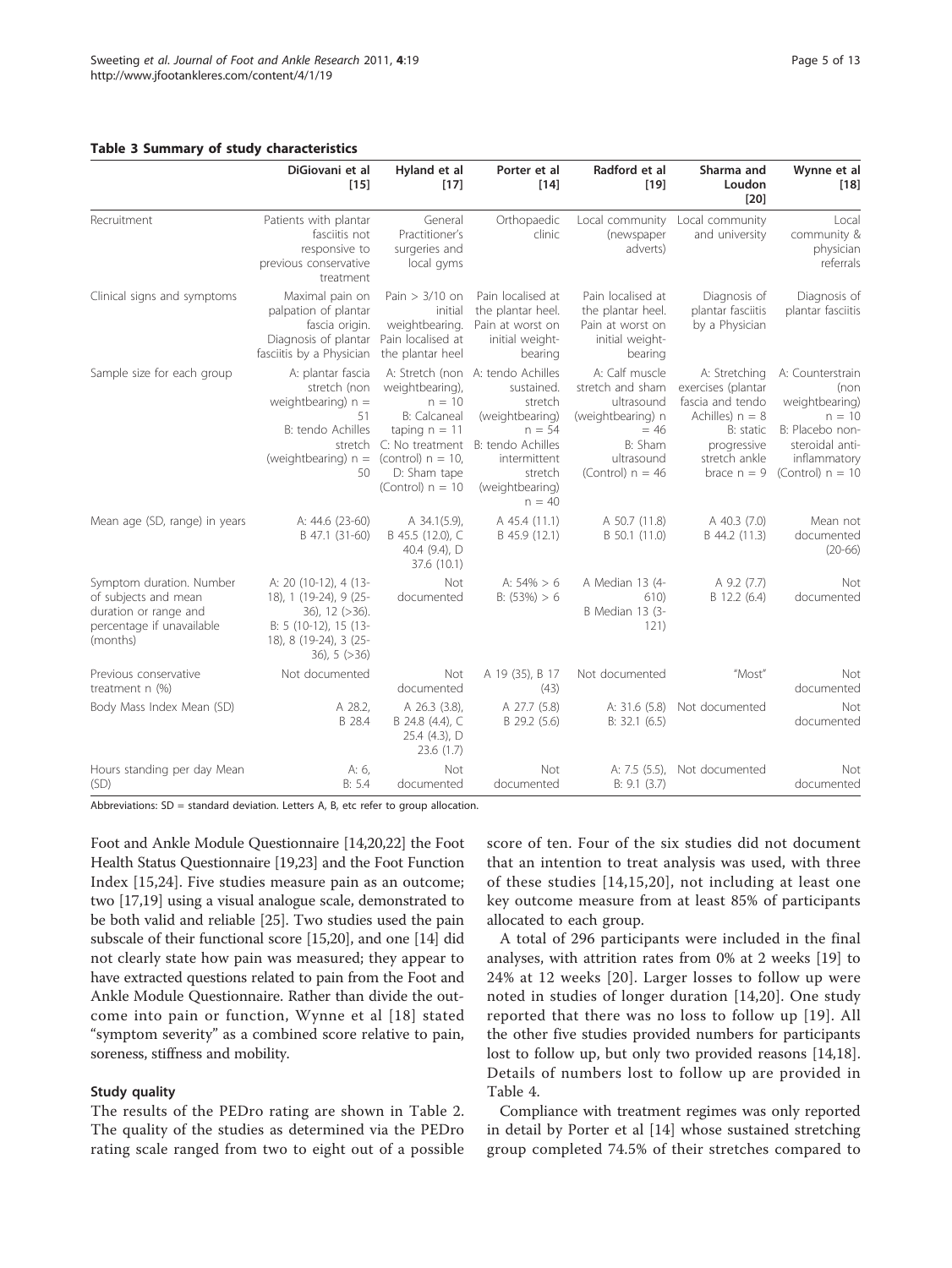<span id="page-5-0"></span>

| Table 4 Follow up, compliance and details of harmful effects |  |  |  |  |  |
|--------------------------------------------------------------|--|--|--|--|--|
|--------------------------------------------------------------|--|--|--|--|--|

|                                  | DiGiovanni et al Hyland et al<br>$[15]$                                                                                                                                                        | $[17]$                                                                                | Porter et al<br>$[14]$                                                                                                                                      | Radford et al<br>$[19]$                                                                                                                 | Sharma and<br>Loudon<br>$[20]$                                                            | Wynne et al<br>$[18]$                                                                                   |
|----------------------------------|------------------------------------------------------------------------------------------------------------------------------------------------------------------------------------------------|---------------------------------------------------------------------------------------|-------------------------------------------------------------------------------------------------------------------------------------------------------------|-----------------------------------------------------------------------------------------------------------------------------------------|-------------------------------------------------------------------------------------------|---------------------------------------------------------------------------------------------------------|
| Follow up<br>(weeks)             | 8                                                                                                                                                                                              | 1(0.81)                                                                               | 4 months (0, 1, 2, 3, and 4)                                                                                                                                | 2 weeks (0 & 2)                                                                                                                         | $12(0, 4, 8 \&$<br>12)                                                                    | 10 (0, 3, intervals<br>to 8-10)                                                                         |
| Compliance                       | Exercise logs provided but not<br>collected for analysis.<br>Questioning: $n = 1$ in plantar<br>fascia stretch group and $n = 4$<br>in Achilles stretch group<br>stopped stretching at 8 weeks | All<br>interventions<br>applied by<br>Therapist                                       | Sustained stretching group:<br>74.5% (SD 18.4) of stretches<br>completed. Intermittent<br>group: 81.2% (SD 20.6) of<br>stretches completed. $p =$<br>0.2175 | Daily journal kept by<br>all participants. Details<br>of compliance not<br>stated                                                       | Not<br>measured.                                                                          | Not applicable<br>as stretch<br>applied by<br>Therapist.                                                |
| Drop-outs                        | Overall $18.8\%$ (n = 19). Plantar<br>fascia stretching group 9.8%<br>$(n = 5)$ . Tendo Achilles<br>Stretching group 28% ( $n =$<br>$(14)$ .                                                   | Overall $= 2\%$<br>$(n = 1)$ .<br>Group<br>obtaining the<br>drop-out not<br>specified | Overall $21\%$ (n = 28)<br>Sustained stretching group<br>$6.0\%$ (n = 14). Intermittent<br>stretching group $35.0\%$ (n =<br>14). Control group 0%          | $0\%$ (n = 0)                                                                                                                           | Overall 24%<br>$(n = 4)$ .<br>Stretching<br>$12.5\%$ (n =<br>1), Splint<br>$33\% (n = 3)$ | Overall 5% ( $n =$<br>1) Crossover trial<br>therefore drop-<br>out not specific<br>to a single<br>group |
| Reasons for<br>dropping-<br>out  | Not stated                                                                                                                                                                                     | Not stated                                                                            | Requested injection or<br>surgery. Unwilling to travel.<br>Other medical disorders. (no<br>break-down provided)                                             | Not applicable                                                                                                                          | Not known.                                                                                | Subject failed to<br>record data fully,<br>results therefore<br>discarded.                              |
| Reports of<br>harmful<br>effects | Not stated                                                                                                                                                                                     | No adverse<br>effects from<br>taping. No<br>statement<br>about<br>stretching          | Not stated                                                                                                                                                  | Stretching group:<br>Increased heel pain (n<br>$=$ 4), Calf pain (n $=$ 4).<br>New lower-limb pain<br>$(n = 2)$ . Control group:<br>nil | None<br>reported.                                                                         | Not stated                                                                                              |

81.2% in the intermittent group ( $p = 0.218$ ). Radford et al [\[19](#page-11-0)] and DiGiovanni et al [\[15](#page-11-0)] both asked their participants to keep an exercise log but did not report the results. DiGiovanni et al [[15](#page-11-0)] questioned their participants, and found that one participant in the plantar fascia stretching group and four in the Achilles tendon

stretching group had stopped stretching at 8 weeks; reasons were not provided.

# Effectiveness of stretching

Heterogeneity between stretch techniques and comparison groups made meta-analysis inappropriate. The

# Table 5 Summary of stretching interventions

|                                        |                                                                     | DiGiovanni et al<br>$[15]$   | Hyland et al<br>$[17]$                                     |                                         | Porter et al<br>$[14]$                   | Radford<br>et al<br>$[19]$   | Sharma and<br>Loudon (2010)                                           | Wynne et al<br>$[18]$                                                            |
|----------------------------------------|---------------------------------------------------------------------|------------------------------|------------------------------------------------------------|-----------------------------------------|------------------------------------------|------------------------------|-----------------------------------------------------------------------|----------------------------------------------------------------------------------|
| Stretching<br>Groups                   | Α                                                                   | B                            |                                                            | A                                       | B                                        |                              |                                                                       |                                                                                  |
| Type of Stretch                        | Plantar Fascia.<br>Thumb palpation<br>of Plantar Fascia<br>tension. | Tendo<br>Achilles            | Gastrocnemius/<br>Soleus Plantar<br>Fascia by<br>therapist | Tendo<br>Achilles<br>for $3$<br>minutes | Tendo<br>Achilles<br>for $20$<br>seconds | Tendo<br>Achilles<br>on step | Plantar Fascia<br>stretches and<br>massage. Tendo<br>Achilles stretch | "Counter-strain" in<br>position of 70-80%<br>symptom relief of<br>tender points. |
| Applied by                             | Patient                                                             | Patient                      | Therapist                                                  | Patient                                 | Patient                                  | Patient                      | Patient                                                               | Therapist                                                                        |
| Duration of<br>Stretch                 | 10 seconds                                                          | 10<br>seconds                | 30 seconds                                                 | 3<br>minutes                            | 20<br>seconds                            | Not<br>Described             | 30 seconds                                                            | 90 seconds                                                                       |
| Frequency of<br>Stretch                | 10 reps,<br>$3 \times$ daily                                        | 10 reps,<br>$3 \times$ daily | 3 reps on day<br>and 3 on day<br>4                         | 1 rep,<br>$3 \times$ daily              | 5 reps,<br>$2 \times$ daily              | 5<br>minutes<br>daily        | 3 reps<br>$3\times$ daily                                             | Not described                                                                    |
| Weightbearing/<br>Non<br>weightbearing | Non weight<br>bearing                                               | Weight<br>bearing            | Non weight<br>bearing                                      | Weight<br>bearing                       | Weight<br>bearing                        | Weight<br>bearing            | Non weight bearing<br>and weight bearing                              | Non weight bearing                                                               |
| Knee flexed or<br>extended             | Flexed                                                              | Extended                     | Flexed and<br>Extended                                     | Extended                                | Extended                                 | Not<br>described             | Flexed and<br>Extended                                                | Not described                                                                    |
| Into/Out of<br>Pain                    | "To feel stretch"                                                   | "To feel<br>stretch"         | Not described                                              | Not<br>described                        | Not<br>described                         | Not<br>described             | Not described                                                         | Not described                                                                    |
| Supervised?                            | No                                                                  | No                           | Not applicable                                             | No                                      | No                                       | No                           | No                                                                    | Not applicable                                                                   |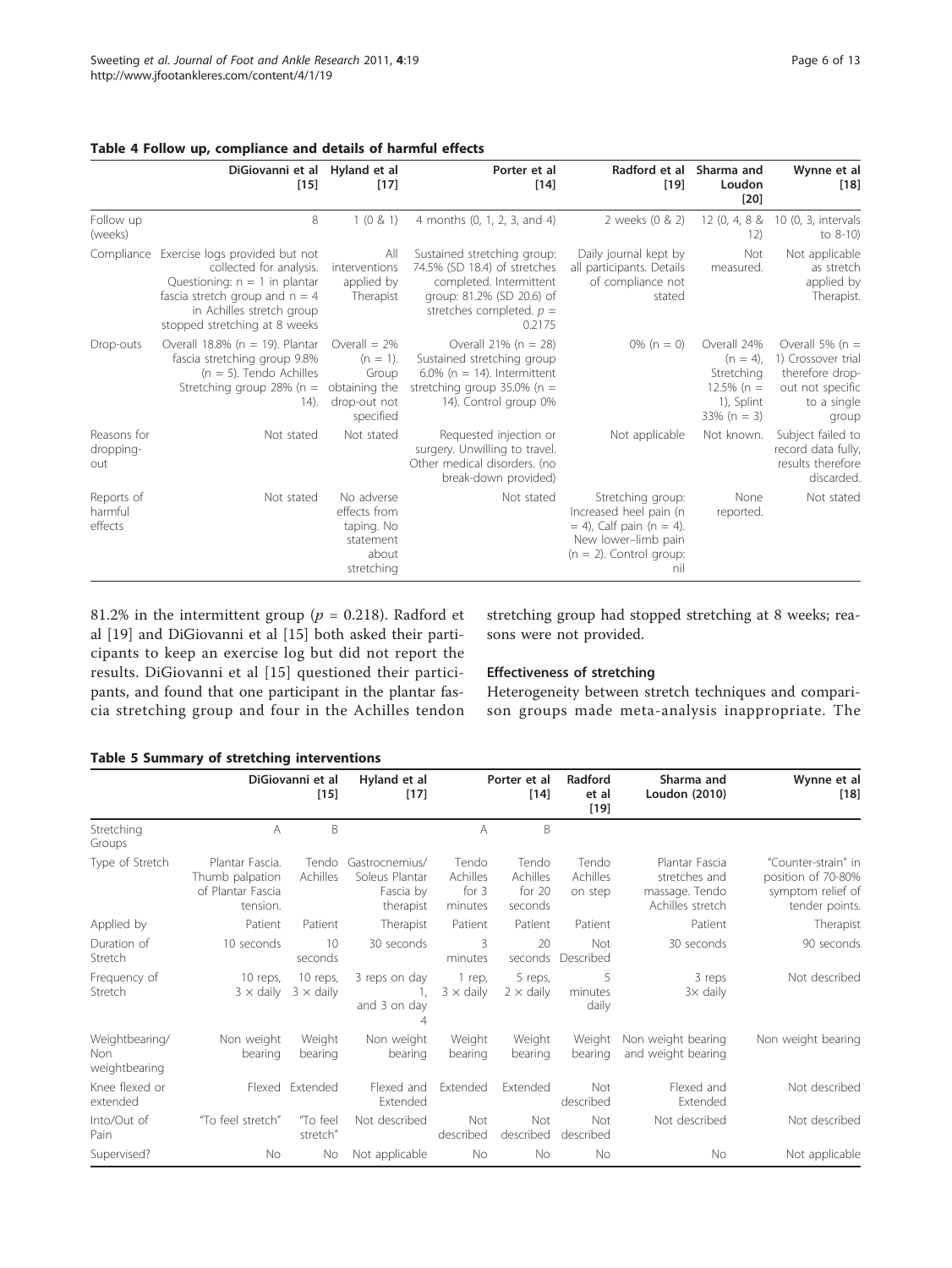studies were grouped according to the comparison group for stretching: stretching versus no treatment, other conservative treatments or alternative methods of stretching. Data has been presented following a narrative review format, noting statistically significant differences. A summary of the results for studies with similar comparators and timescales is provided in Tables 6, [7](#page-7-0), [8,](#page-7-0) [9](#page-8-0), [10](#page-8-0), and [11.](#page-9-0)

# Harms

Three papers [[17,19,20\]](#page-11-0) provide details of the presence or absence of a harmful effect of their interventions; see Table [4](#page-5-0). Hyland et al [[17](#page-11-0)] reported no harmful effects from taping, but made no statement with regards to stretching. Sharma and Loudon [\[20](#page-11-0)] report no harmful effects. Radford et al [[19\]](#page-11-0) reported adverse effects in 10 participants within the stretching group. These effects included increased pain in the heel, calf and other areas of the lower limb. There were no adverse effects reported from the control group.

# Pain and function - stretching versus no intervention

Three studies compare stretching with no treatment [[17\]](#page-11-0) or a placebo intervention [[17](#page-11-0)-[19\]](#page-11-0). Incomplete data prevented meta-analysis. Wynne et al [[18\]](#page-11-0) did not produce independent results for pain and function, but rather grouped them as "symptom severity".

Both Hyland et al [[17](#page-11-0)] and Radford et al [\[19](#page-11-0)] reported improvements in pain over time in the stretching groups; reported as statistically significant ( $p < 0.001$ ) in the Hyland et al trial (Table 6). However improvements were also demonstrated in control groups, indicating a strong placebo or non-intervention effect. Hyland et al [[17](#page-11-0)] demonstrated that in comparison to no treatment, the stretching group obtained greater pain relief ( $p =$ 0.026). However, this same stretching group reported no difference in pain relief than a group receiving sham taping ( $p > 0.05$ ). The study with the highest quality rating on the modified PEDro scale, [[19](#page-11-0)] found no

Neither Radford et al [[19\]](#page-11-0) or Hyland et al [[17](#page-11-0)] reported a statistically significant change in the functional ability of the participants after completing the stretching intervention, (Table [7\)](#page-7-0). It should be noted however, that the data published by Hyland et al [[17](#page-11-0)] shows the mean function of the stretching group to have declined to a greater degree than the control group; who are themselves described as having a statistically significant decline in function ( $p = 0.003$ ). Radford et al [[19\]](#page-11-0) reported that both the stretching and control groups improved over time with a small improvement in favour of the stretching group, but this was not statistically significant ( $p = 0.052$ ).

Wynne et al [[18\]](#page-11-0) report an improvement in symptom relief, (combined score of pain, soreness, stiffness and mobility) in both stretching and control groups immediately following treatment, which consistently reached statistical significance in the stretching group ( $p < 0.05$ ) but only after the first of three treatments in the control group. There was a statistically significant difference between groups, in favour of the stretching group two days post treatment but the authors report that this was not maintained. Results from this study were difficult to interpret. However our observations of charted data was that participants in both groups reported similar or worse symptom severity prior to their third treatment than prior to their second.

# Pain and function - stretching vs another conservative treatment

Two studies compared stretching with another treatment. Hyland et al [[17\]](#page-11-0) found that stretches were less effective than calcaneal taping in reducing pain ( $p =$ 0.006). Sharma and Loudon [[20\]](#page-11-0) demonstrated that stretching or bracing may both reduce pain over time  $(p)$ < 0.05), however no group differences were demonstrated

| Table 6 Summary of shorter-term changes in mean pain scores comparing groups receiving stretches versus those |  |  |
|---------------------------------------------------------------------------------------------------------------|--|--|
| receiving no intervention or placebo                                                                          |  |  |

|                   | Outcome                                        | Group              | <b>Baseline</b><br>score<br>(+/- SD) | Follow up<br>score<br>$(+/- SD)$ | Change in mean<br>score<br>(+/- SD if available) | Between group<br>difference<br>(p value) |
|-------------------|------------------------------------------------|--------------------|--------------------------------------|----------------------------------|--------------------------------------------------|------------------------------------------|
| Hyland<br>$[17]$  | 10 point visual analogue scale                 | Stretching         | 6.3(0.8)                             | 4.6(0.7)                         | $^{#}-1.7$                                       |                                          |
|                   | at 1 week $(0 = no \,\text{pain})$             | Control            | 6.3(1.2)                             | 6.2(1.0)                         | $^{#}$ -0.1                                      | Versus stretching 0.026                  |
|                   |                                                | Sham taping        | 6.4(1.2)                             | 6.0(0.9)                         | $^{#}$ -0.4                                      | Versus stretching > 0.05                 |
| Radford<br>$[19]$ | 100 mm visual analogue scale                   | Stretching         | 70.9 (23.0)                          | 51.1(29.1)                       | $-19.8(26.0)$                                    | 0.138                                    |
|                   | $1^{st}$ step pain at 2 weeks (0 = no<br>pain) | Sham<br>ultrasound | 75.8 (19.1)                          | 62.5(29.5)                       | $-13.2(25.2)$                                    |                                          |

Abbreviations:  $SD = standard deviation$ 

# Calculated by current authors or estimated from charts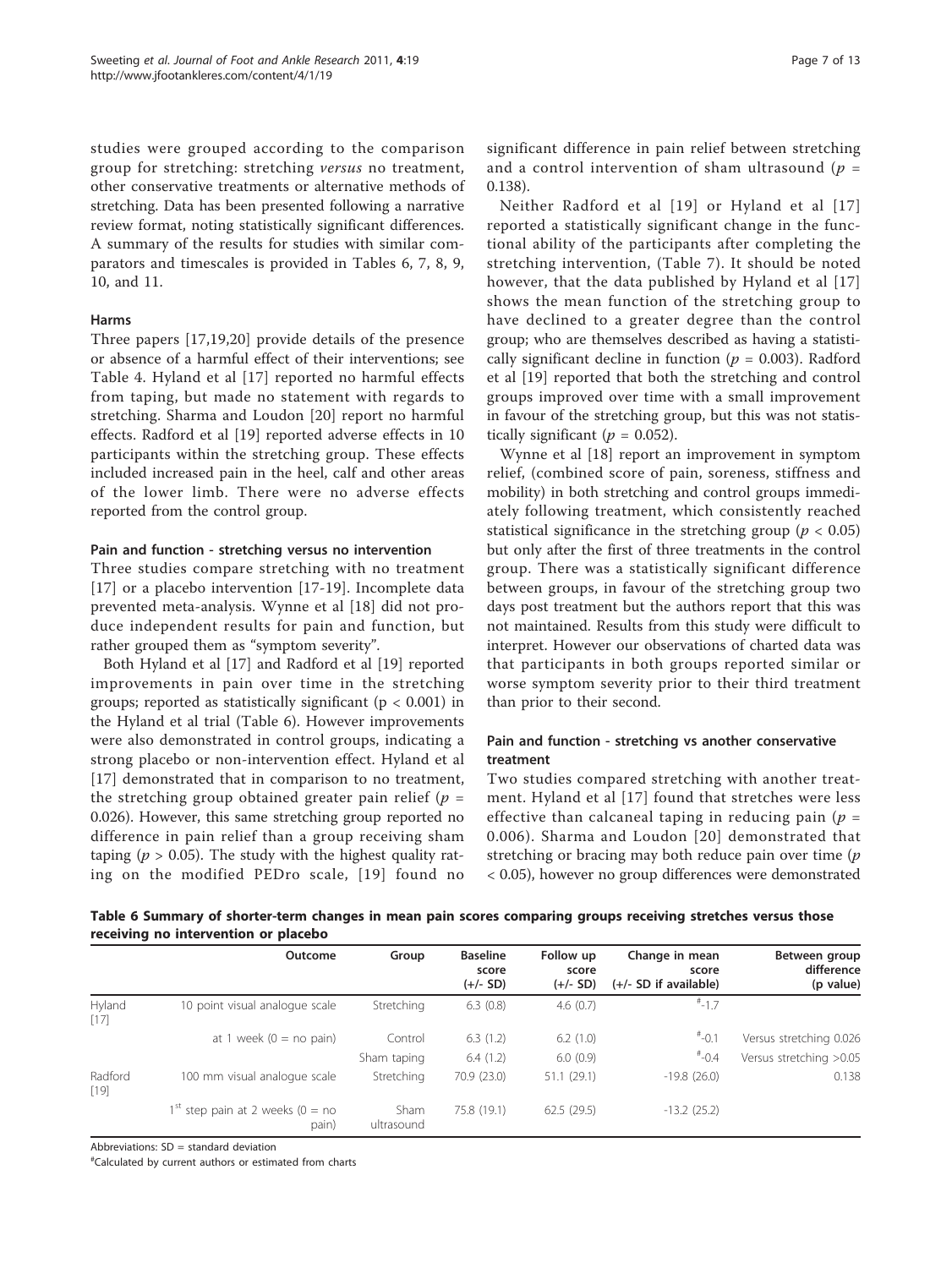<span id="page-7-0"></span>

| Table 7 Summary of shorter-term results for changes in mean functional scores comparing groups receiving stretches |  |  |  |
|--------------------------------------------------------------------------------------------------------------------|--|--|--|
| versus those receiving no intervention or placebo                                                                  |  |  |  |

|                   | Outcome                               | Group                     | <b>Baseline</b><br>score<br>$(+/- SD)$ | Follow up<br>score<br>$(+/- SD)$ | Change in mean<br>score<br>$(+/- SD$ if available) | Between group<br>difference<br>(p value) |
|-------------------|---------------------------------------|---------------------------|----------------------------------------|----------------------------------|----------------------------------------------------|------------------------------------------|
| Hyland [17]       | Patient Specific Score                | Stretching <sup>§</sup>   | 5.6(1.1)                               | 4.9(1.2)                         | $^{#}$ -0.7                                        | 0.078                                    |
|                   | at 1 week                             | Control <sup>9</sup>      | 5.3(1.5)                               | 4.8(1.3)                         | $^{#}$ -0.5                                        |                                          |
|                   | $(10 = full function)$                | Sham taping               | 5.3(0.5)                               | 5.4(0.6)                         | $^{#}$ -0.1                                        |                                          |
| Radford<br>$[19]$ | Foot Health Status<br>Questionnaire   | Stretching                | 56.3 (24.5)                            | 72.4 (23.6)                      | 16.2(19.5)                                         | 0.052                                    |
|                   | at 2 weeks $(100 = full$<br>function) | <b>Sham</b><br>ultrasound | 58.2 (24.0)                            | 66.4(26.2)                       | 8.3(18.5)                                          |                                          |

Abbreviations: SD = standard deviation.

# Calculated by current authors or estimated from charts

<sup>§</sup>See main text for discussion regarding the apparent inconsistency in reported p values between the stretching and control groups

in reducing pain on the Foot Function Index ( $p = 0.77$ ) or morning pain ( $p = 0.79$ ). Within their study any reduction in pain due to stretching appears to occur in the first month [[20](#page-11-0)] (Table 8).

There was no statistically significant difference between groups in either study in terms of improvement in function (Table [9\)](#page-8-0). Our observation of Hyland's data [[17\]](#page-11-0) indicates an improvement in function in the taping group, and a slight decrease in function in the stretching group; reported by the authors as statistically insignificant. Both groups in Sharma and Loudon's study [[20](#page-11-0)] improved over time ( $p = 0.005$ ). Observation of their data indicates a greater improvement in function in the bracing group one month after completing treatment [\[20](#page-11-0)]. However, Sharma and Loudon [\[20](#page-11-0)] used the American Orthopaedic Foot and Ankle Society Ankle-Hindfoot scale, which incorporates function as just one component of this outcome measure, and this may not therefore be a true representation of function alone.

#### Pain and function - comparing two types of stretching

One study [[15](#page-11-0)]) compared different stretching techniques. See Tables [10](#page-8-0) and [11](#page-9-0). DiGiovanni et al [[15](#page-11-0)] compared non-weight-bearing plantar fascia stretches with weight-bearing tendo Achilles stretches. Both groups reported a statistically significant reduction in pain

from baseline to 8 weeks (Table [10](#page-8-0)). On comparing the two groups, a significant reduction in two of seven aspects of pain was reported; pain "at its worst" ( $p =$ 0.02) and on "first steps in the morning"  $(p = 0.01)$ was reported in the group carrying out plantar fascia stretches versus Achilles tendon stretches at the eight week follow up. There was a similar trend towards improved function in the plantar fascia stretching group compared with Achilles tendon stretches at eight weeks (see Table [11\)](#page-9-0), but this did not reach statistical significance ( $p = 0.058$ ).

Porter et al [[14\]](#page-11-0) compared 3 minute sustained stretches with 20-second intermittent tendo Achilles stretches (Tables [10](#page-8-0) and [11](#page-9-0)). Both groups improved in terms of pain and function at each of four monthly follow up periods. There were, however, no statistically significant differences between groups for pain ( $p = 0.315$ ). With regards to function, Porter did report a statistically significant difference in favour of the intermittent stretching group when analysed using mixed-model repeated measures ANOVA ( $p = 0.015$ ). This was visually evident to the reviewers in terms of both pain and function; we observed a trend in favour of intermittent stretches, with the most rapid improvement occurring in the first month. However, pair-wise comparison of the two groups did not show any statistically significant difference at any one time point.

Table 8 Summary of shorter-term results for changes in mean pain scores comparing groups receiving stretches versus those receiving another intervention

| Outcome                              |                                  | $(+/- SD)$               | $(+/- SD)$            | (+/- SD if available) | Group Baseline score Follow up score Change in mean score Between group difference<br>(p value) |
|--------------------------------------|----------------------------------|--------------------------|-----------------------|-----------------------|-------------------------------------------------------------------------------------------------|
| Hyland [17] 10 point visual analogue | Stretching                       | 6.3(0.8)                 | 4.6(0.7)              | $#$ -1.7              | 0.006                                                                                           |
|                                      | scale at 1 week Calcaneal taping | 7.0(0.8)                 | 2.7(1.8)              | $+4.3$                |                                                                                                 |
| Sharma [20] 10 point visual analogue | Stretching                       | $^{\#}5.3$ $^{\#}$ (2.3) | $3.5$ $^{***}$ (3.0)  | #175                  | Not stated                                                                                      |
| scale at 4 weeks                     | <b>Bracing</b>                   | $^{\#}5.0$ $^{\#}$ (0.8) | $3.75$ $^{***}$ (2.3) | #125                  | Not stated                                                                                      |

Abbreviations: SD = standard deviation.

# Calculated by current authors or estimated from charts

## Current authors estimation from charts and converting standard error to standard deviation (SD = SE $\sqrt{n}$ )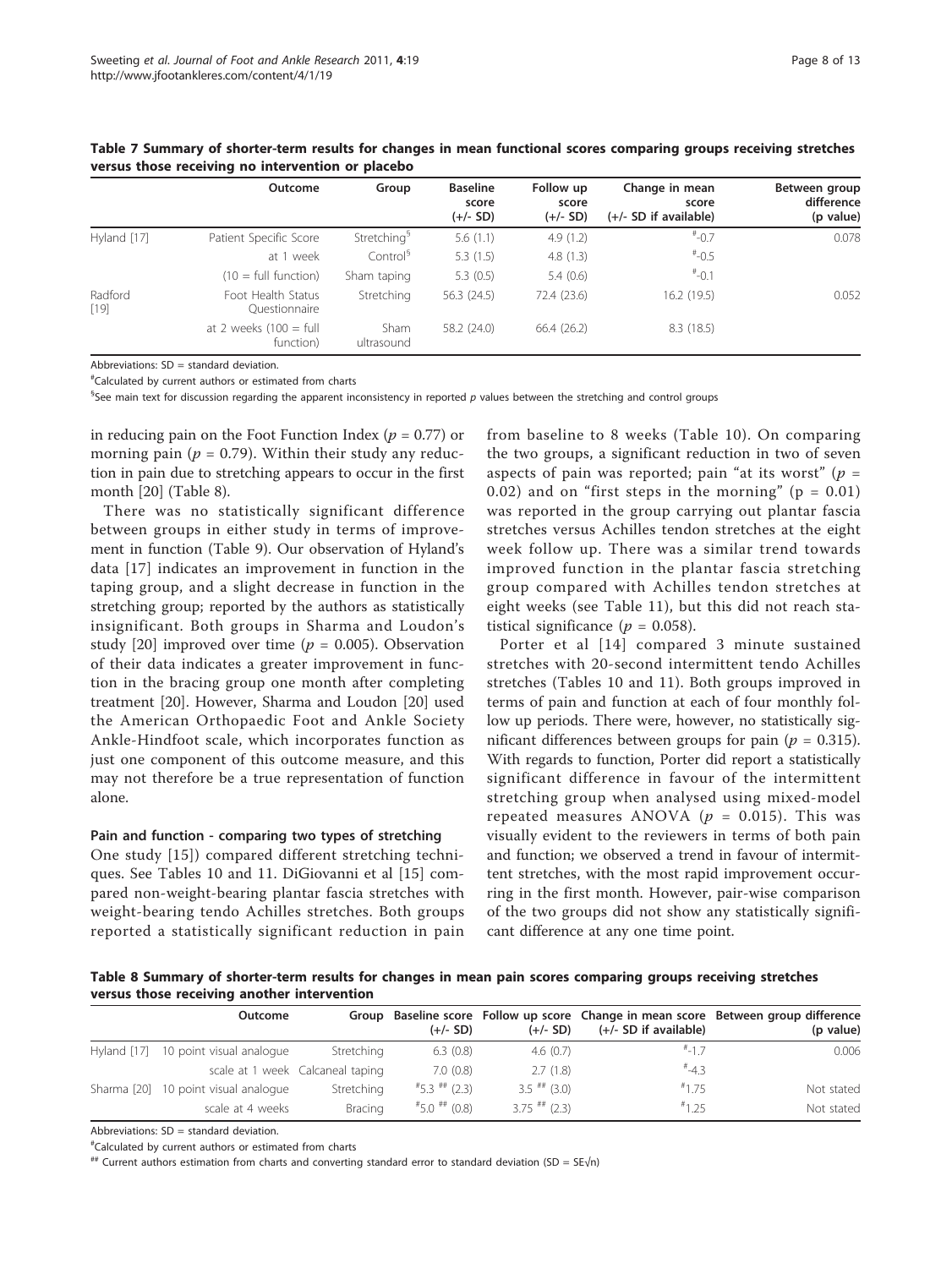<span id="page-8-0"></span>

| Table 9 Summary of shorter-term results for changes in mean functional scores comparing groups receiving stretches |  |  |  |
|--------------------------------------------------------------------------------------------------------------------|--|--|--|
| versus those receiving another intervention                                                                        |  |  |  |

|             | Outcome                                           | Group                   | $(+/- SD)$            | Baseline score Follow up score<br>$(+/- SD)$ | Change in mean Between group<br>score<br>$(+/- SD$ if available) | difference<br>(p value) |
|-------------|---------------------------------------------------|-------------------------|-----------------------|----------------------------------------------|------------------------------------------------------------------|-------------------------|
| Hyland [17] | Patient Specific Score at 1 week                  | <sup>9</sup> Stretching | 5.6(1.1)              | 4.9(1.2)                                     | $^{#}$ -0.7                                                      | 0.078                   |
|             | $(10 = full function)$ Calcaneal taping           |                         | 4.5(1.6)              | 6.2(1.8)                                     | #17                                                              |                         |
|             | Sharma [20] AOFAS ankle/hindfoot scale at 4 weeks | Stretching              | $^{#}$ 64 $^{#}$ (15) | $*65$ $**$ (21)                              | $*1.0$                                                           | Not stated              |
|             | $(100 = full function)$                           | <b>Bracing</b>          | $*64$ $**$ (5.7)      | $^{#}65$ $^{#}6(19.8)$                       | $*1.0$                                                           |                         |

Abbreviations: SD = standard deviation, AOFAS = American Orthopaedic Foot and Ankle Society.

# Calculated by current authors or estimated from charts

# Current authors estimation from charts and converting standard error to standard deviation (SD = SE $\sqrt{n}$ )

<sup>§</sup>See main text for discussion regarding the apparent inconsistency in reported p values between the stretching and control groups

#### **Discussion**

The results of this systematic review demonstrate that patients with plantar heel pain who stretch tend to improve over time with regards to both pain and function, but when stretching is compared to other interventions, including sham treatment, no statistically significant benefit was observed. In comparison to no intervention, one study [[17](#page-11-0)] demonstrated that stretching was statistically significantly more effective in reducing pain, although the clinical significance is debatable. The study gaining the highest PEDro quality rating [\[19](#page-11-0)] did not find stretching to be any more beneficial than a control intervention. However, the type of stretching may be relevant - DiGiovanni et al [[15\]](#page-11-0) compared different stretching techniques, and found stretching of the plantar fascia in non weight bearing, to be significantly more effective than tendo Achilles stretching in weight

bearing in reducing some, but not all aspects of pain at eight week follow up.

Previous reviewers [[11\]](#page-11-0) and authors of clinical guidelines [[1\]](#page-11-0), included just two of the studies in this review [[14,15\]](#page-11-0), and concluded that there is some, scientific evidence described as moderate quality [[1\]](#page-11-0), and poor quality [\[11](#page-11-0)] to support the use of stretching for the treatment of plantar heel pain in terms of short term relief. Landorf and Menz [[4\]](#page-11-0) included two primary studies in their review [[15,](#page-11-0)[26](#page-12-0)] only one of which [[15](#page-11-0)] fulfilled the inclusion criteria for this current review. They concluded that the available evidence was inadequate to support stretching exercises as being any more effective than other interventions or no intervention in the treatment of plantar heel pain. Following our review of six papers, we would support Landorf and Menz's findings [[4\]](#page-11-0) that at present there is insufficient evidence to draw

|               | Outcome                                                                                       | Group                                           | <b>Baseline</b><br>Score<br>$(+/- SD)$ | Follow up<br>score<br>$(+/- SD)$ | Change in mean<br>score<br>$(+/- SD)$ if<br>available                   | Between group<br>difference<br>(p value)                                      |
|---------------|-----------------------------------------------------------------------------------------------|-------------------------------------------------|----------------------------------------|----------------------------------|-------------------------------------------------------------------------|-------------------------------------------------------------------------------|
| Giovanni [15] | Pain<br>(100 mm visual analogue scale)<br>sub-scale of Foot Function Index<br>$(0 = no pain)$ | Weight bearing<br>Achilles stretch              | Not stated                             | Not stated                       | Pain at worst<br>$-14.7$ $^{***}$ (+/-19.9)<br>1 <sup>st</sup> am steps | Pain at worst<br>$p = 0.02$<br>"Mean 11.3<br>1 <sup>st</sup> steps in morning |
|               |                                                                                               |                                                 |                                        |                                  | $-13.2$ $^{***}$ (+/-27.7)                                              | $p = 0.006$<br>#Mean 17.9                                                     |
|               |                                                                                               |                                                 |                                        |                                  | Combined pain<br>score                                                  | Combined score<br>p > 0.05                                                    |
|               |                                                                                               |                                                 |                                        |                                  | $-13.0$ <sup>##</sup> $(+/-20.8)$                                       | "Mean 6.0                                                                     |
|               |                                                                                               | Non weight<br>bearing plantar<br>fascia stretch | Not stated                             | Not stated                       | Pain at worst<br>$-26.0$ $^{***}$ (+/-24.3)                             |                                                                               |
|               |                                                                                               |                                                 |                                        |                                  | 1 <sup>st</sup> am steps<br>$-31.1$ $^{***}$ (+/-28.8)                  |                                                                               |
|               |                                                                                               |                                                 |                                        |                                  | Combined pain score<br>$-19.0$ $^{***}$ (+/-19.9)                       |                                                                               |
| Porter [14]   | Foot and ankle pain score                                                                     | Sustained                                       | 57.5 (20.1)                            | 79.7 (17.5)                      | $*22.2$                                                                 | $P = 0.315$                                                                   |
|               | $(100 = no pain)$                                                                             | Intermittent                                    | 53.5 (22.0)                            | 82.5 (15.2)                      | $*29.0$                                                                 |                                                                               |

#### Table 10 Summary of changes in mean pain scores for groups receiving different types of stretches

Abbreviations:  $SD = standard deviation$ ,  $SE = standard error$ .

# Calculated by current authors or estimated from charts

# Current authors estimation from charts and converting standard error to standard deviation (SD = SE $\sqrt{n}$ )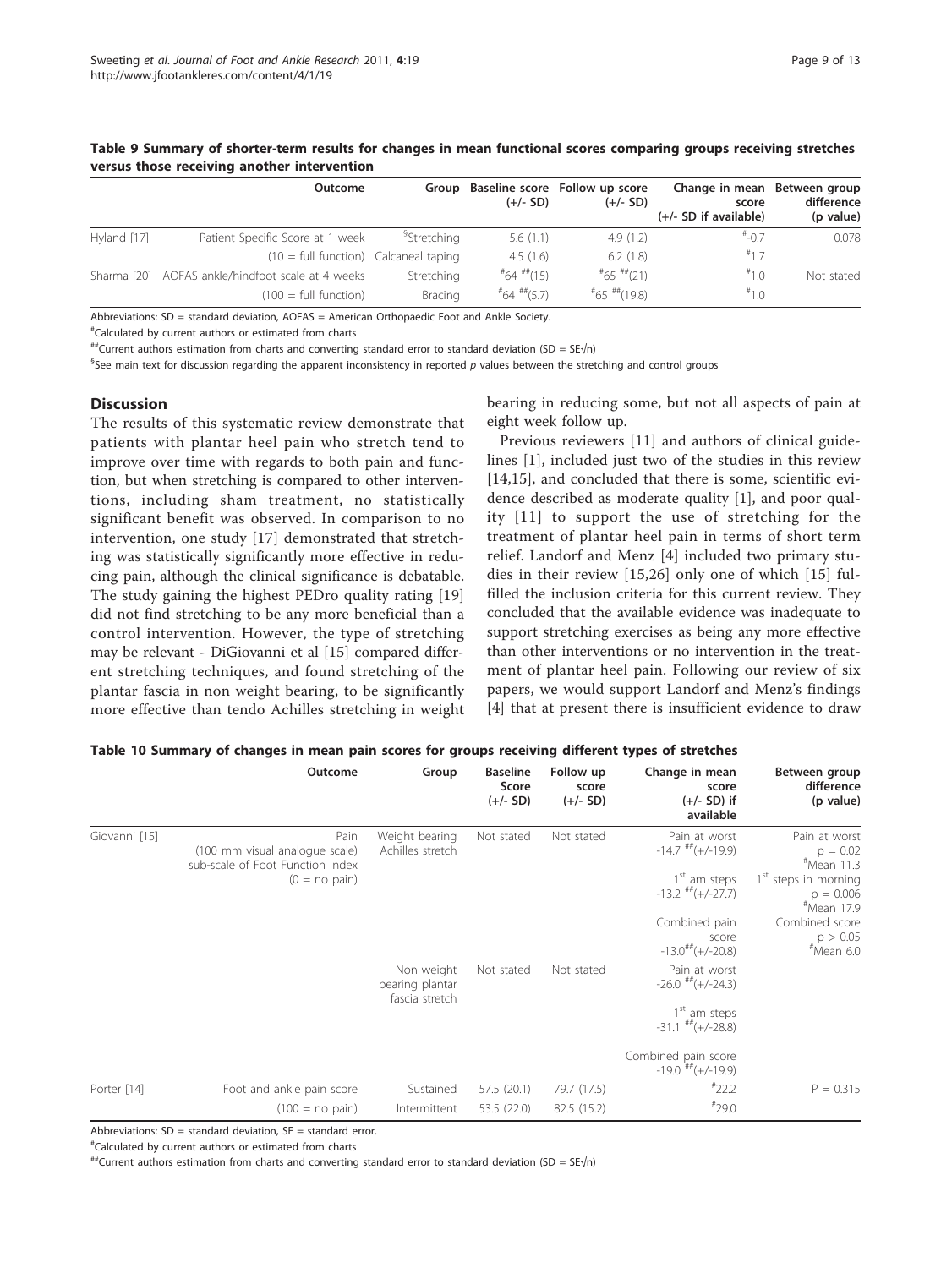<span id="page-9-0"></span>

| Table 11 Summary of changes in mean functional scores for groups receiving different types of stretches |  |
|---------------------------------------------------------------------------------------------------------|--|
|---------------------------------------------------------------------------------------------------------|--|

|                    | Outcome                          | Group                                         | <b>Baseline</b><br>score<br>$(+/- SD)$ | Follow up<br>score<br>$(+/- SD)$ | Change in mean<br>score<br>$(+/- SD)$<br>if available | Between group<br>difference<br>(p value) |
|--------------------|----------------------------------|-----------------------------------------------|----------------------------------------|----------------------------------|-------------------------------------------------------|------------------------------------------|
| Giovanni<br>$[15]$ | Function Index                   | Weight bearing, Achilles stretch              | Not stated                             | Not stated                       | $-8.3$ $\#$ (16.6)                                    | 0.058                                    |
|                    | $(0 = full function)$            | Non weight bearing, plantar<br>fascia stretch | Not stated                             | Not stated                       | $-19.6$ $^{***}$ (18.7)                               |                                          |
| Porter [14]        | Foot and ankle function<br>score | Sustained                                     | 68.8 (19.9)                            | 82.5 (18.7)                      | $*13.7$                                               |                                          |
|                    | $(100 = full function)$          | Intermittent                                  | 62.3(19.7)                             | 88.5 (14.2)                      | $*26.2$                                               | >0.05                                    |

 $A$ bbreviations:  $SD -$  standard deviation,  $SE -$  standard error.

# Calculated by current authors or estimated from charts

##Current authors estimation from charts and converting standard error to standard deviation (SD = SE $\sqrt{n}$ )

any conclusions about the comparative effectiveness of stretching.

The relatively small number of participants evaluated in most of the studies may have influenced the results of this review. Although there was a trend for an improvement in participants who underwent stretching, only one study [\[17](#page-11-0)] demonstrated a statistically significant difference between stretching and a control treatment. The study with the highest PEDro quality rating [\[19](#page-11-0)] did not find their stretching programme to be any more effective than sham ultrasound. This was the only study to report the use of a power calculation in selecting their study sample size. Other studies, in particular those with smaller samples, may have suffered from a type II error in which potential differences between groups are not detected due to inadequate power. It therefore remains unclear whether stretching exercises are more effective than other treatments or no treatment in the management of plantar heel pain. We recommend that sample sizes for future studies are pre-specified and based on appropriate power calculations.

It is important to note the difference between statistical significance and clinical significance [[27\]](#page-12-0). The only study demonstrating a statistically significant difference between stretching and a control treatment [\[17\]](#page-11-0), used a visual analogue scale evaluating pain on first steps in the morning, and reported a mean improvement in the stretching group of 1.7 on a scale of 0-10. Research has recently been undertaken evaluating a similar scale [[28](#page-12-0)], and it was concluded that the minimal important difference in score required for a patient with plantar heel pain to perceive benefit from treatment, was an improvement of 19 mm on a 100 mm scale. On this basis, the clinical significance of the improvements demonstrated by Hyland et al [\[17\]](#page-11-0) can be questioned.

The length of follow up time varied from 1 week [\[17](#page-11-0)] to 4 months [[14\]](#page-11-0). This has the potential to influence the results and other factors such as dropout rates. This influence may be reflected in the results; the study with

the shortest follow up time was the only one to report a statistically significant benefit to stretching in comparison to a control or other intervention and had a drop out rate of only 2%. In comparison, the studies with the longest follow up periods [[14,20](#page-11-0)], reported results that were not statistically significant, and had the highest dropout rates of 21% and 24% respectively (see Table [4\)](#page-5-0).

Subject characteristics may have played a role in response to treatment. The duration of symptoms varied between and within studies. In one paper, this ranged from 3 to 121 months [[19](#page-11-0)]. Other chronic conditions such as back pain have been shown to be less likely to respond to treatment [[29\]](#page-12-0), and this variation may have an impact on the success of any intervention. Research investigating the influence of the duration of plantar heel pain on its responsiveness to treatment, may therefore be helpful to those evaluating the effectiveness of treatment modalities in the future.

The specific anatomical structure under stretch may have influenced the effectiveness of the technique. One study [[15\]](#page-11-0) compared two different stretches (plantar fascia stretches and tendo Achilles stretches). A significant reduction in pain "at its worst" ( $p = 0.003$ ) and on "first steps in the morning" ( $p = 0.01$ ) was reported in the group carrying out plantar fascia stretches in comparison to tendo Achilles stretches at eight weeks. The only paper to show a statistically significant benefit from stretching over a control intervention [[17\]](#page-11-0) used a plantar fascia stretch in combination with a stretch to the calf muscles. The highest quality study [\[19](#page-11-0)] did not find any benefit from a tendo Achilles stretch in isolation when compared to a control intervention. This may suggest that in the short term at least, plantar fascia stretching is more effective than tendo Achilles stretching in isolation.

There was considerable variation in the frequency of the stretching techniques applied (Table [5\)](#page-5-0). This factor alone may have influenced results and makes direct comparison difficult. The one study that found a statistically significant benefit from stretching in comparison to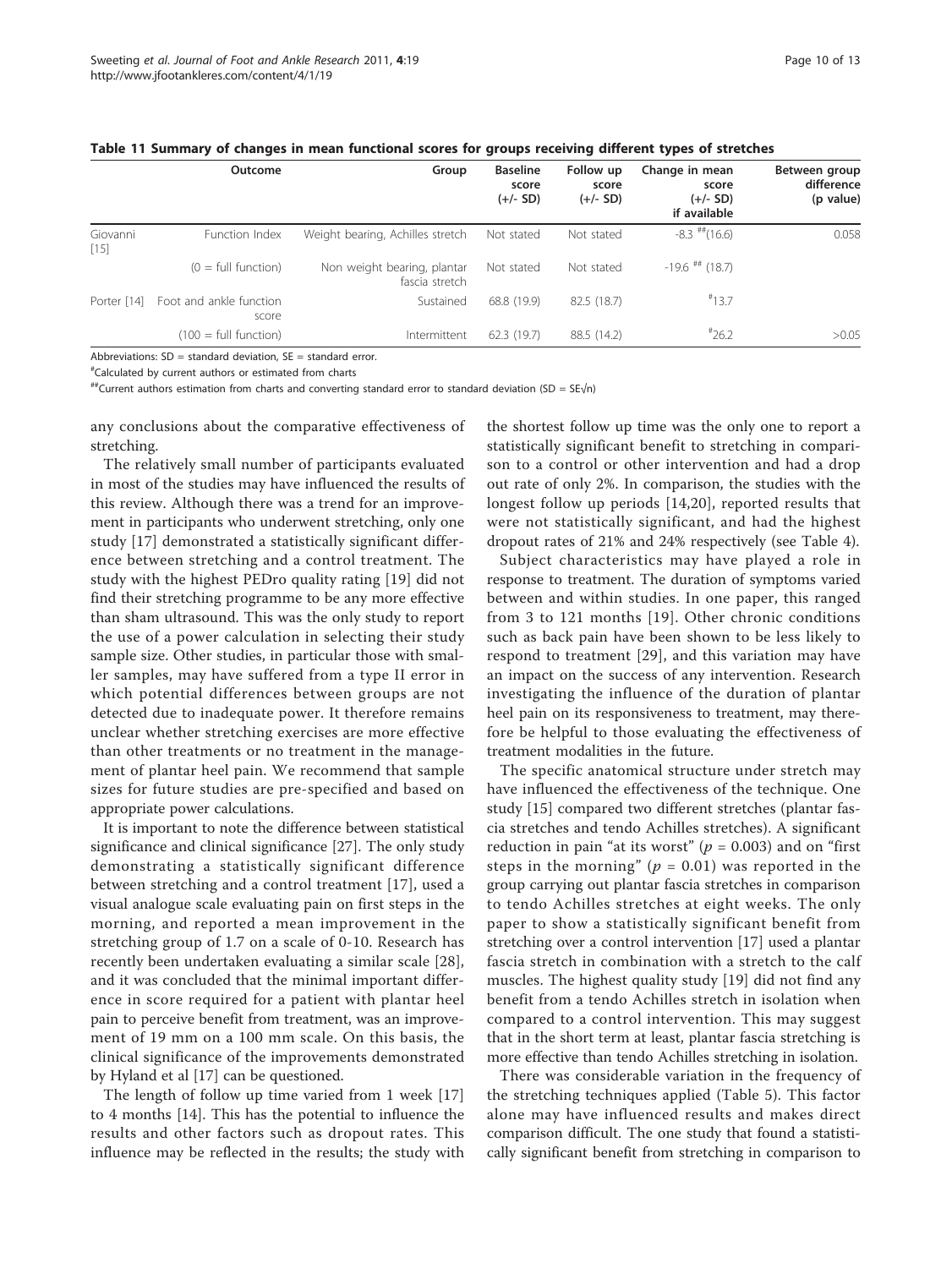a control group [[17\]](#page-11-0) did the least number of stretches (two sessions in a week). Other studies [[14,15](#page-11-0),[19](#page-11-0),[20\]](#page-11-0), however, did also demonstrate some improvement in pain compared to alternative or control interventions, but these improvements were not statistically significant. Therefore, the available evidence does not allow any firm conclusions to be made regarding the optimal frequency of stretches.

There was a wide variation in the duration of stretch applied, ranging from ten seconds [[15\]](#page-11-0) to three minutes [[14\]](#page-11-0). One study [[14\]](#page-11-0) specifically compared sustained stretching for three minutes with intermittent stretching for twenty seconds and found no statistically significant difference between the two groups, although the potential for significant difference in terms of increased function was reported using the mixed method repeated ANOVA. The position that the stretches were performed in also varied. In two studies the participants stretched in a weight-bearing position, in two they were in a non-weight bearing position and in another study one intervention group was weight bearing and one was non-weight bearing [\[15](#page-11-0)]. Although the non-weight bearing stretch did show some significant improvements over the weight bearing stretch in the latter study, the difference in the anatomical structure being stretched (plantar fascia versus tendo Achilles) limits any conclusions in this respect. It appears that no clear conclusions can be drawn regarding the most effective stretch duration, or position.

Another source of variation was the number of repetitions that the participants in each study were asked to perform. The highest number of repetitions was 210 per week [\[15](#page-11-0)], and the lowest number was 6 per week [\[17](#page-11-0)]. This is clearly a wide range, and is likely to have an influence on the outcome. However, whilst the study with the lowest number of repetitions found a statistically significant difference, the study with the highest repetitions [[15](#page-11-0)] also found some improvements in pain scores. Obviously no clear conclusions can be drawn regarding the optimum number of repetitions.

In four of the studies [[14](#page-11-0),[15,19,20](#page-11-0)], the participants implemented the stretches themselves; in the two additional studies the therapist applied the stretch [\[17,18](#page-11-0)]. The highest quality study [\[19](#page-11-0)] used self-applied stretching and found it no more effective than a control intervention. No studies compared self-stretches with therapist-applied stretches and this is an aspect that may benefit from further research and cost benefit analysis.

Four studies used a visual analogue scale for measuring pain, [[15,17,19,20\]](#page-11-0) and demonstrated that between 1 week and two months of commencing a stretching programme there is a decrease in pain, although the effectiveness of stretches in reducing pain may not be above

that of a control group [[17,19](#page-11-0)] or alternative treatment [[17](#page-11-0),[20\]](#page-11-0). DiGiovanni et al [[16\]](#page-11-0) did carry out a two year case series in which participants from the Achilles stretching group, joined participants from the plantar fascia stretching group in carrying out plantar fascia stretches for a further two years. Although an improvement in pain relief continued, the absence of a control group limited any conclusions that could be drawn about the benefit that might be gained from continuing to stretch for a longer period. Also as plantar heel pain may be self-limiting [\[4\]](#page-11-0), the continued improvement described by DiGiovanni et al [[16\]](#page-11-0) may simply represent the natural history of the disorder.

Four studies measured functional ability [[14,17,19,20](#page-11-0)] as an outcome after stretching. Porter et al [[14\]](#page-11-0) reported a potentially significant improvement in functional ability, but not pain at monthly follow up periods for 4 months in favour of intermittent 20 second stretches versus sustained 3-minute stretches. Their study did not include a control or alternative treatment group. The study with the highest methodological quality rating using the PEDro score [[19\]](#page-11-0), found a trend ( $p = 0.052$ ) in favour of the stretching group over the control group for the function sub-scale of the Foot Health Questionnaire at two week follow up. Sharma and Loudon [\[20](#page-11-0)] used the American Orthopaedic Foot and Ankle Society Ankle-Hindfoot scale, and found significant improvements 4 weeks after completion of an 8 week stretching programme ( $p = 0.005$ ), but function is just one of component of this outcome measure and there was no difference between this and the results from a group using bracing ( $p = 0.78$ ). Conversely, Hyland et al [[17\]](#page-11-0) showed a negative trend with regards to function at one week follow up in the stretching group. This negative trend might be as a result of the shorter follow up time utilised by Hyland et al [[17](#page-11-0)]; which might not be an adequate period to detect functional changes. However, as previously mentioned, although described as not statistically significant, the data published by Hyland et al [[17](#page-11-0)] shows the mean function of the stretching group declined to a greater degree than the control group; who were themselves found to have experienced a significant decline in function ( $p = 0.003$ ). Whilst pain relief is likely to be a primary goal of treatment for people suffering from plantar heel pain, improvement in function is equally crucial. With this in mind, an important question was unable to be fully answered by this review.

Only six eligible studies were retrieved. Having such a small number of studies within a systematic review may lead to misleading conclusions. This does highlight the need for further adequately powered randomised controlled trials. The internal validity of future studies would be enhanced by allocation concealment and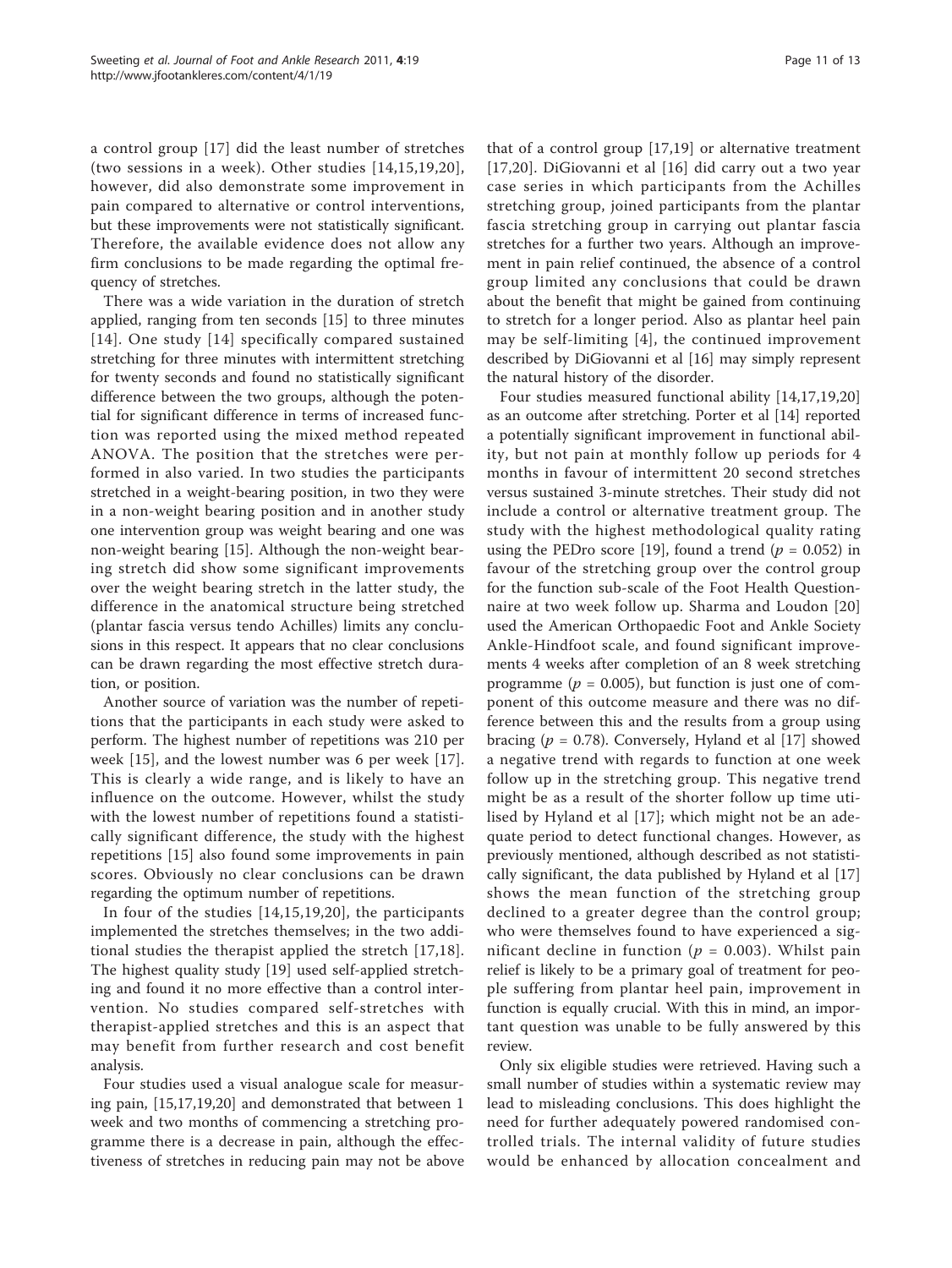<span id="page-11-0"></span>blinding of assessors. Future studies should also include presentation of mean differences and measures of variability, (e.g. standard deviations or 95% confidence intervals) in outcome scores pre and post treatment for each group. This would allow results to be attributed to the intervention rather than the passage of time and allow meta-analysis.

Certain limitations of this review must be acknowledged. Firstly the search strategy relied exclusively on computer databases and no hand searches were undertaken, thus relevant papers may have been missed. Although the search attempted to identify unpublished research, it is possible that some relevant pieces of grey literature (such as university theses) were not uncovered. Any exclusion of unpublished work that may subsequently have occurred increases the possibility of reporting or publication bias. This review only included papers published in English. This again may have resulted in the exclusion of relevant research. Appropriate caution should therefore be applied when interpreting the results of this systematic review.

# Conclusions

It cannot be stated from the currently available evidence that stretching is any more effective than other interventions or control groups in relieving plantar heel pain. The main pain-relieving benefits of stretching appear to occur within the first two weeks to four months. There is no conclusive evidence regarding the most effective number of repetitions or frequency of stretching, or whether self or therapist applied stretches are most effective. Inclusion of stretches directly to the plantar fascia may provide better short-term pain relief than stretching the tendo Achilles alone, but further investigation is required to confirm this. There is a need for further research regarding this topic in the form of sufficiently powered randomised controlled trials, utilizing validated outcome measures for the measurement of functional changes, blinded assessors and with both medium and long-term follow up.

#### Acknowledgements

Thank you to Dr David Porter for responding to our request and providing further details of results. Thank you to the reviewers for their time in preparing constructive comments and suggestions to help refine the paper prior to publication.

#### Author details

<sup>1</sup> Faculty of Medicine and Health Sciences, University of East Anglia, Norwich, Norfolk, NR4 7TJ, UK. <sup>2</sup>Physiotherapy Department, NHS Great Yarmouth and Waveney, 1 Common Lane North, Beccles, Suffolk, NR34 9BN, UK. <sup>3</sup> Physiotherapy Department, Norfolk and Norwich University NHS Hospital Foundation Trust, Colney Lane, Norwich, Norfolk, NR4 7UY, UK.

#### Authors' contributions

DS contributed to the literature search, data extraction, analysis and drafting of the manuscript. BP contributed to the literature search, data extraction,

analysis and drafting of the manuscript. LH contributed to the literature search, data extraction, analysis and drafting of the manuscript. RC contributed to the data extraction, analysis and drafting of the manuscript. All authors read and approved the final manuscript.

#### Competing interests

The authors declare that they have no competing interests.

Received: 19 January 2011 Accepted: 25 June 2011 Published: 25 June 2011

#### References

- 1. McPoil T, Martin R, Cornwall M, Wukich D, Irrgang J, Godges J: Heel Pain Plantar Fasciitis: Clinical Practice Guidelines Linked to the International Classification of Functioning, Disability, and Health from the Orthopaedic Section of the American Physical Therapy Association. J Orthop Sports Phys Ther 2008, 38:2-18.
- 2. Buchbinder R: **[Plantar fasciitis.](http://www.ncbi.nlm.nih.gov/pubmed/15152061?dopt=Abstract)** *N Engl J Med* 2004, **350**:2159-2166.<br>3. D'Maio M. Paine R. Mangine R. Drez D: **Plantar fasciitis**. *Orthonger*
- D'Maio M, Paine R, Mangine R, Drez D: Plantar fasciitis. Orthopaedics 1993, 16:1153-0063.
- 4. Landorf K, Menz H: Plantar heel pain and fasciitis. Clin Evid (online) 2008 [[http://clinicalevidence.bmj.com/ceweb/conditions/msd/1111/](http://clinicalevidence.bmj.com/ceweb/conditions/msd/1111/1111_references.jsp) [1111\\_references.jsp\]](http://clinicalevidence.bmj.com/ceweb/conditions/msd/1111/1111_references.jsp).
- 5. Irving D, Cook J, Young M, Menz H: [Impact of chronic plantar heel pain](http://www.ncbi.nlm.nih.gov/pubmed/18685048?dopt=Abstract) [on health-related quality of life.](http://www.ncbi.nlm.nih.gov/pubmed/18685048?dopt=Abstract) J Am Podiatr Med Assoc 2008, 98:283-289.
- 6. Hawke F, Burns J: Understanding the nature and mechanism of foot pain. J Foot Ankle Res 2009 [[http://www.jfootankleres.com/content/2/1/1\]](http://www.jfootankleres.com/content/2/1/1).
- 7. Alshami A, Souvlis T, Coppieters M: [A review of plantar heel pain of](http://www.ncbi.nlm.nih.gov/pubmed/17400020?dopt=Abstract) [neural origin: differential diagnosis and management.](http://www.ncbi.nlm.nih.gov/pubmed/17400020?dopt=Abstract) Man Ther 2008, 13:103-111.
- 8. Williams P, Bannister L, Berry M, Collins P, Dussek J, Dyson M, Ferguson B: Gray's Anatomy New York: Churchill Livingstone; 1995.
- 9. Crosby W, Humble N: [Rehabilitation of plantar fasciitis.](http://www.ncbi.nlm.nih.gov/pubmed/11417152?dopt=Abstract) Clin Podiatr Med Surg 2001, 18:225-231.
- 10. Cole C, Seto C, Gazewood J: [Plantar Fasciitis: Evidence-based review of](http://www.ncbi.nlm.nih.gov/pubmed/16342847?dopt=Abstract) [diagnosis and therapy.](http://www.ncbi.nlm.nih.gov/pubmed/16342847?dopt=Abstract) Am Fam Physician 2005, 72:2237-2242.
- 11. De Vera Barredo R, Menna D, Farris J: An evaluation of research evidence for selected physical therapy interventions for plantar fasciitis. J Phys Ther Sci 2007, 19:41-56.
- 12. Bolarin J: Plantar Fascitiis: A Survey of Physiotherapy Practice in Greater Manchester. 2007 [[http://www.did.stu.mmu.ac.uk/Dissertations/](http://www.did.stu.mmu.ac.uk/Dissertations/clincianexperience/BolarinKMScPD(res)2007 pdf/file_view) [clincianexperience/BolarinKMScPD\(res\)2007 pdf/file\\_view\]](http://www.did.stu.mmu.ac.uk/Dissertations/clincianexperience/BolarinKMScPD(res)2007 pdf/file_view).
- 13. Crawford F, Thomson C: Interventions for treating plantar heel pain. Cochrane Database Syst Rev 2003, CD000416.
- 14. Porter D, Barrill E, Oneacre K, May B: [The effects of duration and](http://www.ncbi.nlm.nih.gov/pubmed/12146772?dopt=Abstract) [frequency of Achilles tendon stretching on dorsiflexion and outcome in](http://www.ncbi.nlm.nih.gov/pubmed/12146772?dopt=Abstract) [painful heel syndrome: a randomized, blinded, control study.](http://www.ncbi.nlm.nih.gov/pubmed/12146772?dopt=Abstract) Foot Ankle Int 2002, 23:619-624.
- 15. DiGiovanni B, Nawoczensk D, Lintal M, Moore E, Murray J, Wilding G, Baumhauer J: [Tissue-specific plantar fascia-stretching exercise enhances](http://www.ncbi.nlm.nih.gov/pubmed/12851352?dopt=Abstract) [outcomes in patients with chronic heel pain: A prospective, randomized](http://www.ncbi.nlm.nih.gov/pubmed/12851352?dopt=Abstract) [study.](http://www.ncbi.nlm.nih.gov/pubmed/12851352?dopt=Abstract) J Bone Joint Surg Am 2003, 85:1270-1277.
- 16. Digiovanni B, Nawoczenski D, Malay D, Graci P, Williams T, Wilding T, Baumhauer J: [Plantar fascia-specific stretching exercise improves](http://www.ncbi.nlm.nih.gov/pubmed/16882901?dopt=Abstract) [outcomes in patients with chronic plantar fasciitis. A prospective clinical](http://www.ncbi.nlm.nih.gov/pubmed/16882901?dopt=Abstract) [trial with two-year follow up.](http://www.ncbi.nlm.nih.gov/pubmed/16882901?dopt=Abstract) J Bone Joint Surg Am 2006, 88:1775-81.
- 17. Hyland M, Webber-Gaffney A, Cohen L, Lichtman S: [Randomized](http://www.ncbi.nlm.nih.gov/pubmed/16776486?dopt=Abstract) [controlled trial of calcaneal taping, sham taping, and plantar fascia](http://www.ncbi.nlm.nih.gov/pubmed/16776486?dopt=Abstract) [stretching for the short-term management of plantar heel pain.](http://www.ncbi.nlm.nih.gov/pubmed/16776486?dopt=Abstract) J Orthop Sports Phys Ther 2006, 36:364-371.
- 18. Wynne M, Burns J, Eland D, Conatser R, Howell J: [Effect of counterstrain](http://www.ncbi.nlm.nih.gov/pubmed/17079524?dopt=Abstract) [on stretch reflexes, hoffmann reflexes, and clinical outcomes in subjects](http://www.ncbi.nlm.nih.gov/pubmed/17079524?dopt=Abstract) [with plantar fasciitis.](http://www.ncbi.nlm.nih.gov/pubmed/17079524?dopt=Abstract) J Am Osteopath Assoc 2006, 106:547-56.
- 19. Radford J, Landorf K, Buchbinder R, Cook C: Effectiveness of calf muscle stretching for the short-term treatment of plantar heel pain: a randomised trial. BMC Musculoskelet Disord 2007, 8: [[http://www.](http://www.biomedcentral.com/1471-2474/8/36) [biomedcentral.com/1471-2474/8/36\]](http://www.biomedcentral.com/1471-2474/8/36).
- 20. Sharma N, Loudon J: Static progressive stretch brace as a treatment of pain and functional limitations associated with plantar fasciitis: a pilot study. Foot and Ankle Spec 2010, 3:117-124.